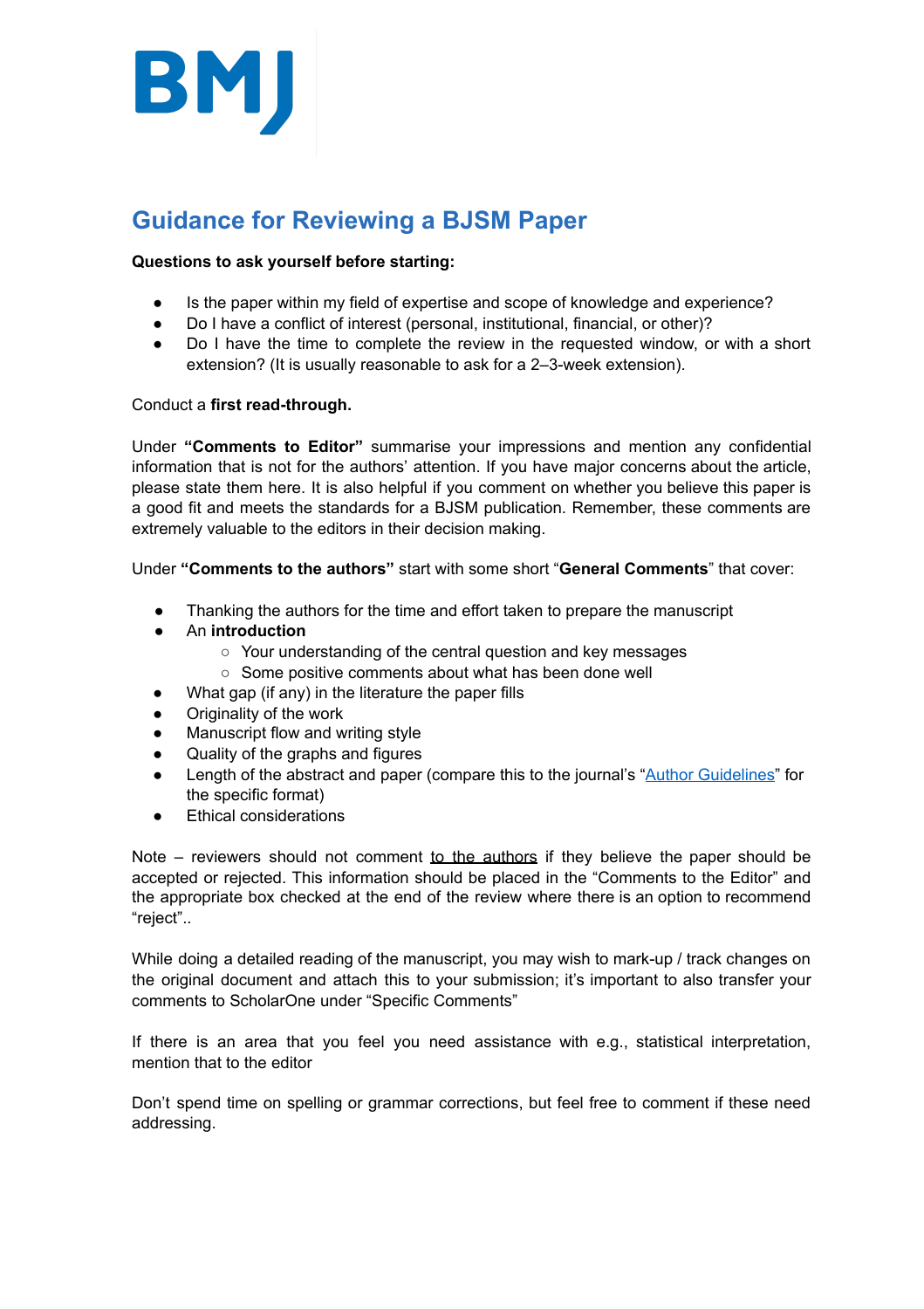

Conduct a **second read-through** focusing on detail before adding " **Specific Comments.** " It is helpful if the page number and line number are stated followed by your comment, question, or suggestion.

The following areas should be considered in your review (not all areas need to be addressed in your comments to the authors unless there is a specific suggestion/concern):

#### **Title**

Is it succinct yet still describes the content of the paper?

#### **Abstract**

- Does it adequately summarise the key findings of the manuscript?
- Is the aim of the study clearly stated?
- Are the following aspects covered?
	- Introduction, Materials and Methods, Results, Conclusion
- Does the abstract accurately reflect the body of the manuscript or are there discrepancies or inadequacies?
- Are conclusions appropriate and supported by the data presented?

#### **Introduction**

- Is the purpose of the study and the hypothesis being tested clearly described?
- Does the aim/purpose match that stated in the abstract?
- Is the originality of the research explained by demonstrating the need for investigations in the topic area?
- Does it provide a succinct review of recent relevant research?
- Are the gaps in current understanding highlighted?
- Are all important terms adequately defined?
- Is it concise (2-3 paragraphs)?

#### **Materials and Methods**

- Is the study type described and accurate?
- Are the Informed Consent and Ethical Approval processes described?
- Are the following mentioned
	- Inclusion and exclusion criteria, primary and secondary outcomes, independent and dependent variables, statistical analysis employed?
- Are the methods described adequate to address the hypothesis?
- Are the methods detailed enough to allow for replication of the study?
- Have standard guidelines been followed e.g., [CONSORT statement](http://www.consort-statement.org/) for RCTs, AGREE [reporting checklist](https://www.equator-network.org/wp-content/uploads/2016/03/AGREE-Reporting-Checklist.pdf) and [GRADE criteria](https://bestpractice.bmj.com/info/us/toolkit/learn-ebm/what-is-grade/) for clinical practice guidelines, [PRISMA](https://www.bmj.com/content/339/bmj.b2535.full?ijkey=seQ/tYPg1lEK.&keytype=ref&siteid=bmjjournals%253Cbr%2520/%253E)  [statement](https://www.bmj.com/content/339/bmj.b2535.full?ijkey=seQ/tYPg1lEK.&keytype=ref&siteid=bmjjournals%253Cbr%2520/%253E) for systematic and scoping reviews?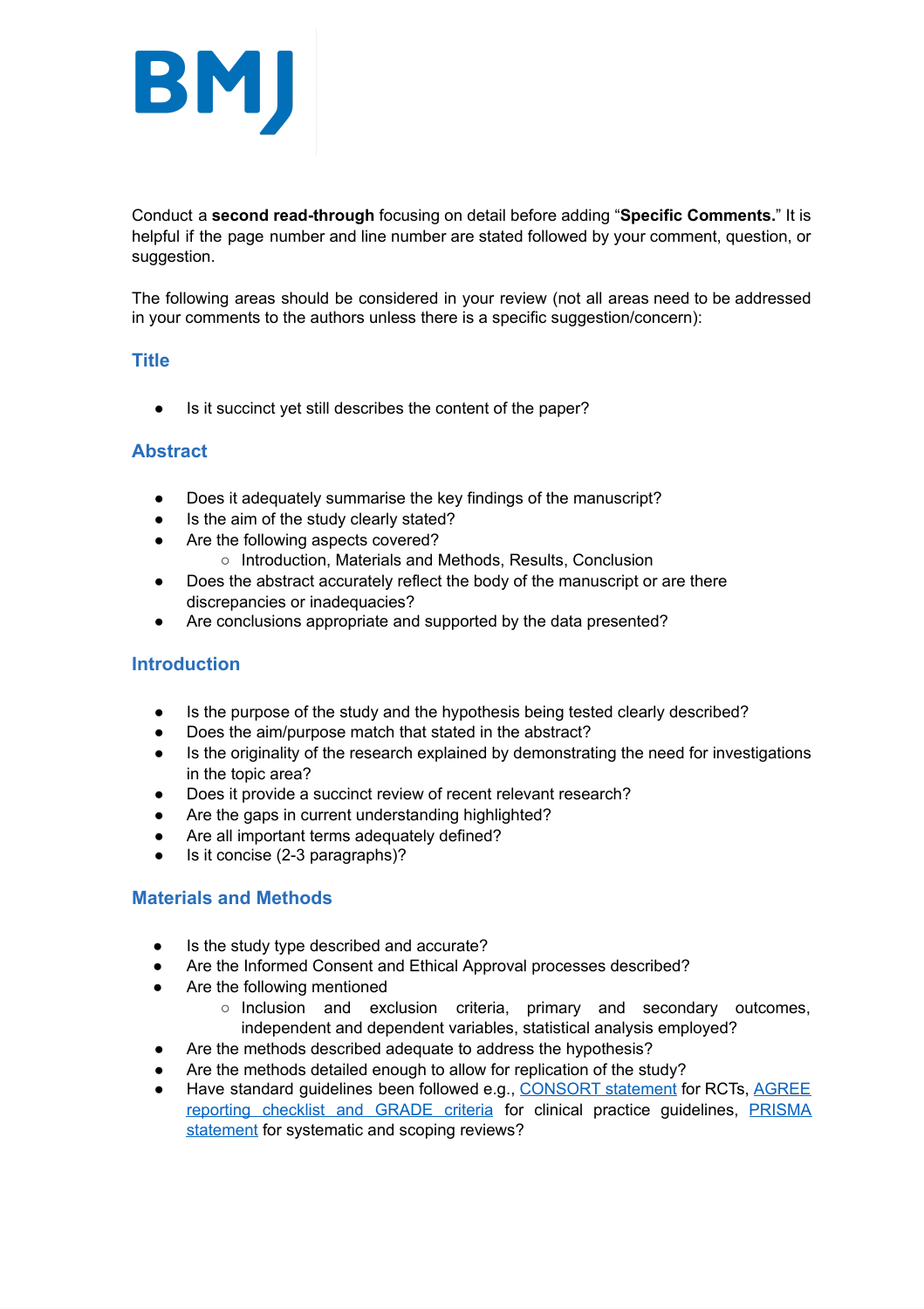

- For expert panel consensus statements, is the panel selection process and methodology to reach consensus clearly detailed?
- What was done to minimise risk of bias?

## **Statistical Analysis**

- We recommend using the **CHAMP checklist** (will link) for statistical analysis of medical papers.
- Do you feel you can adequately assess the statistics used? If not, please ask for additional statistical review (in the confidential comments to the editor)

#### **Results**

- What was newly discovered or confirmed?
- Are the results clearly presented and explained?
- Are they accurately interpreted?
- Please use the **[CHAMP checklist](https://bjsm.bmj.com/content/early/2021/01/26/bjsports-2020-103651.full)** to ensure presentation of results (including statistical significance, confidence intervals etc.) is appropriate for the study design and analysis performed.

#### **Tables and Figures**

- Are the tables, graphs and figures clear and easy to interpret?
- Are the titles, labels, statistical notation or image quality clear?
- Do they add to the manuscript or merely repeat what is in the text?
- Are there sufficient data and data points and are they consistent with the conclusions?

## **Citations Check**

● Check that cited articles central to the authors' arguments are accurately supported by the cited reference by cross-checking the reference

#### **Discussion**

- Are the findings clearly stated?
- Is the novelty of the research highlighted?
- Are the conclusions evidence-based?
- Are the findings contextualised in terms of the current literature?
- How are discrepancies in the findings explained?
- Are both the strengths and the weaknesses of the study described?
- Are the clinical/real world implications of the research presented?
- Is a 'limitations' section present?
- Are the findings overstated?
- Is it written in a concise and clear manner?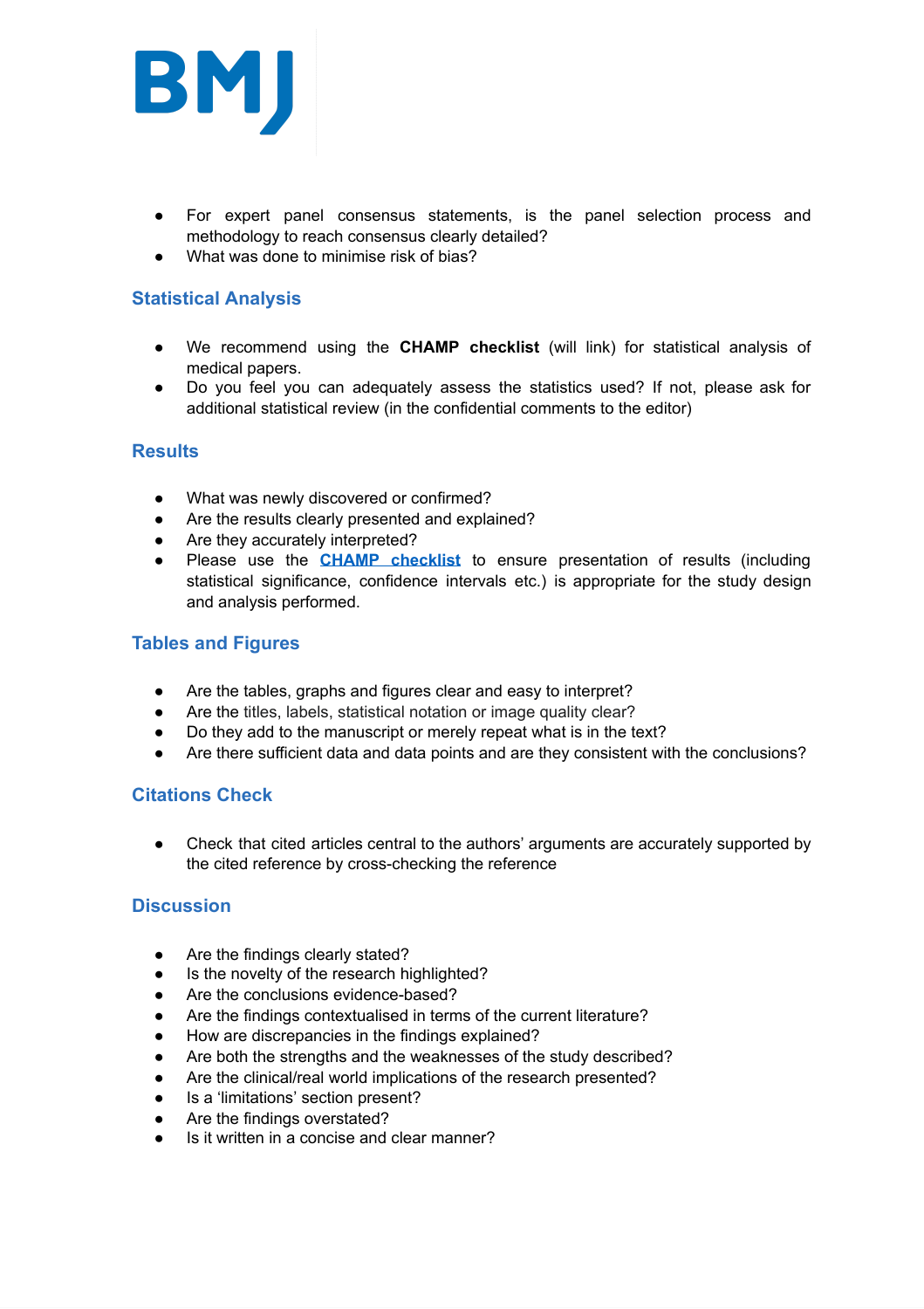

### **References**

- Are the references formatted according to the journal guidelines?
- Are there too many references for the article type?
- Have key references been omitted?
- Are important references adequately cited in the text?

## **Submitting Your Review and Recommendation:**

#### **BJSM ScholarOne Submitted Review**

Having completed the above, you will be able to accurately complete the ScholarOne sections under "Submitted Review". These include:

- Do all figures include the actual data for all data points shown, either within/beside the figure or in the supplementary material?
- Please provide a competing interest statement:
- Are research ethics (e.g. study design, consent, ethical approval) addressed appropriately?
- Do you have any concerns about publication ethics (e.g., plagiarism, fabrication, redundant publication, undeclared conflicts of interest)?
- Supplementary material
	- Is it appropriate for publication and clearly presented?
	- Is there any additional information that should be included in the supplementary material for publication?
- If you feel the paper needs an English language review, please let the editor know in the confidential comments to the editor section.
- If asking for a revision, be specific about what changes you would like to see
- If rejecting the paper, make constructive suggestions about how the paper can be improved

**Attach files** if you prepared your comments in a separate document or edited directly such as your tracked changes Word manuscript.

Link your [ORCID](https://orcid.org/) ID to your review. BMJ is working with ORCID to recognise the importance of the reviewer community. Reviewers are now able to share their activity by connecting their review to their ORCID account to gain recognition for their contributions *.*